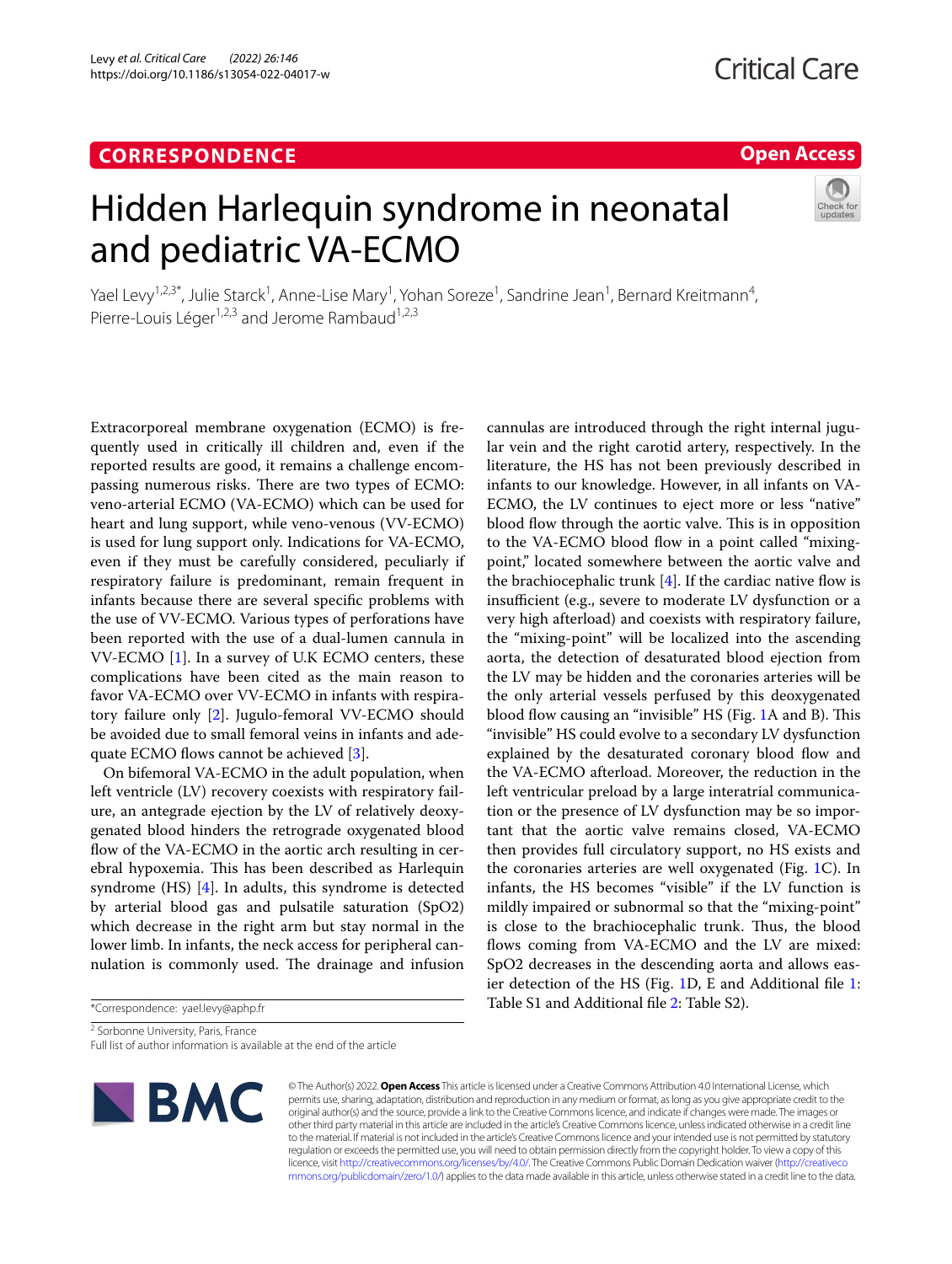

<span id="page-1-0"></span>moderate (B) LV dysfunction, the "mixing" point is in the middle of ascending aorta. In these two situations, the Harlequin syndrome is invisible: the four limbs are fully oxygenated but the coronary arteries are not. **C** In profound left ventricle (LV) dysfunction there is no LV ejection and no mixing. The Harlequin syndrome is not present, coronary arteries are well oxygenated. D. In the subnormal LV recovery, the "mixing" point is close to the beginning of the brachio-cephalic trunk. The blood fows coming from VA-ECMO and LV are mixed: the saturation is decreased in the descending aorta and allows to detect easier Harlequin syndrome. Asterisk: The mixing point according to LV function. E. Screenshot of two peripheral oxygen saturations (right hand and lower limb) associated with invasive arterial pressure during 2 h. The represented curves are not the real-time data but the trends. Before LV recovery (a) the arterial pulse pressure is decreased (i.e., the stroke volume of LV is decreased (white asterisk) and the peripheral oxygen saturation of lower limb is increased (white arrow) at the same level of the saturation of right upper limb (white dotted arrow). After LF recovery (b), the arterial pulse pressure is increased (pink asterisk) with a lowered oxygen saturation in the lower limb (pink arrow), whereas the oxygen saturation remained normal in the right upper limb (pink dotted arrow)

The diagnosis of this HS must be suspected (and therefore prevented) with clinical, biological, blood gas and echocardiographic signs (Additional fle [1](#page-2-4): Table S1). To decrease the risk of severe cardiac failure, the HS should be evoked in all VA-ECMO patients. Unexpected EKG changes or recurrent signs of myocardial injury must be considered as very signifcant of it.

The best prevention of HS is to carefully consider VA-ECMO indications. Moreover, to prevent and/or treat a HS, several options can be proposed in function of LV function (Additional fle [1:](#page-2-4) Table S1). First, improving the pulmonary function by optimizing respiratory pressures, inspired fraction of oxygen and using prone positioning.

These strategies could improve the oxygen content of the blood flow ejected by LV. According to guidelines, this ventilation must remain protective with a limited driving pressure in order to avoid volo-barotrauma to the lung. Secondly, if the LV function is sufficient, the withdrawal of the VA-ECMO should be discussed with a conversion to VV-ECMO. Thirdly, if the patient is not weanable, the increase in VA-ECMO blood flow could be a possibility: the arterialized blood flow from VA-ECMO could improve the oxygenation in the coronary arteries but this strategy could impair the LV function by increasing LV afterload, risk of acute pulmonary edema and at the end could also impair the coronary perfusion pressure.